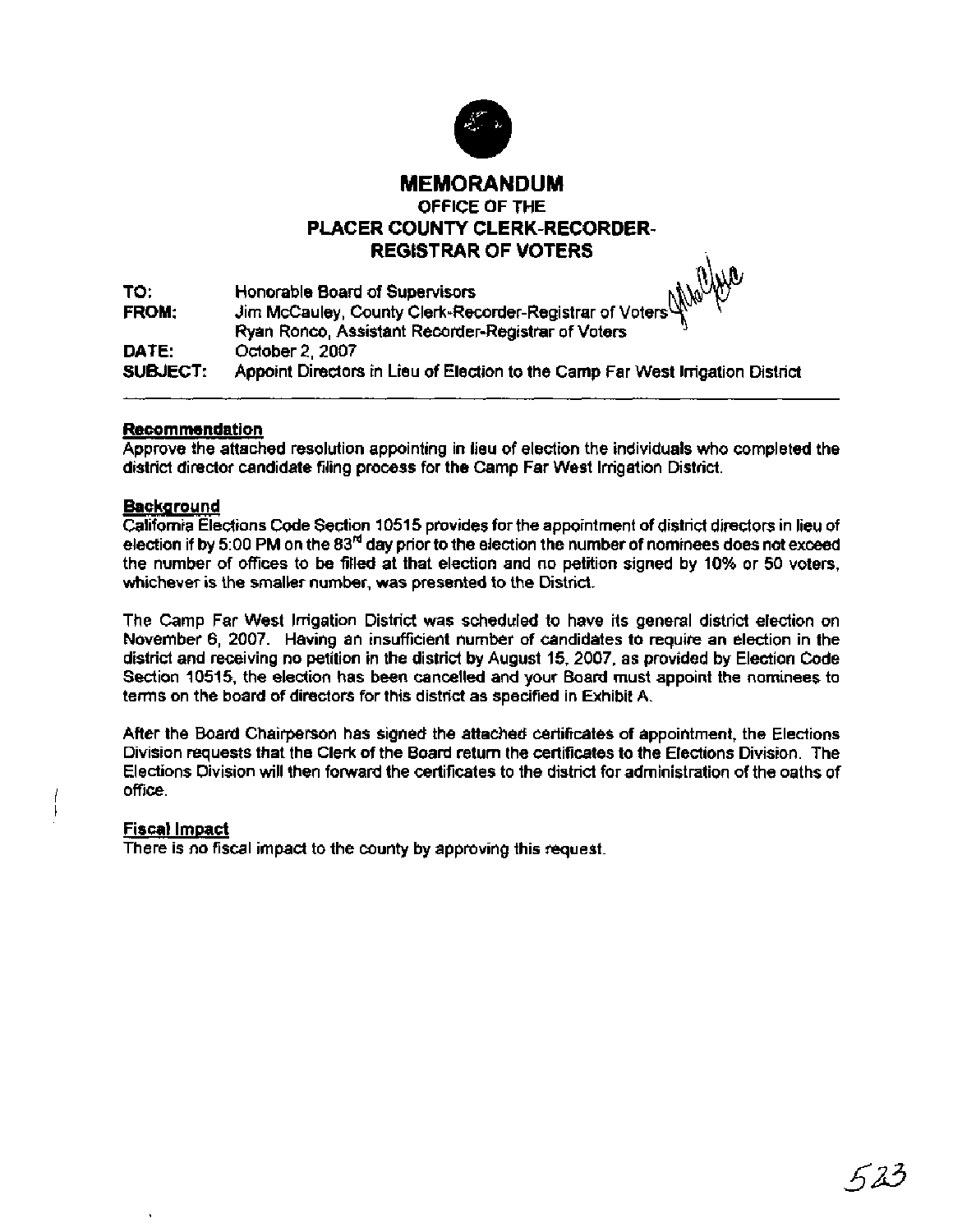# **BEFORE THE BOARD OF SUPERWSORS COUNTY OF PLACER, STATE OF CALIFORNIA**

In the matter of:  $\blacksquare$  Resolution No: **A RESOLUTION REQUESTING THE PLACER COUNTY BOARD OF SUPERVISORS TO APPOINT NOMINEES TO TERMS ON THE BOARD OF DIRECTORS FOR THE CAMP FAR WEST IRRIGATION DISTRICT** 

The following **RESOLUTION was** duly **passed** by the Board of Supenrisors of the County of Placer at a

regular meeting held **October 2, 2007** by the following vote on roll call:

Ayes:

**Noes:** 

Absent:

Signed and approved by me after its passage.

Chair, Board of Supervisors

Attest: Clerk of said Board

WHEREAS, Election Code Section 10515 provides for the appointment of Directors for Special Districts if there are no nominees, or the number of nominees for Directors does not exceed the number of vacancies for the Directors and no petition is signed by 10% or **50** voters, whichever is smaller, of the voters of a District within the time specified by law; and

WHEREAS, the number of nominees for positions on the Camp far West Irrigation District did not exceed the number of vacancies and no petition was submitted to the Governing Board of said District; and

WHEREAS, the District Secretary of the Camp Far West lrrigation District verified these facts by conduding election setvices for **the** Camp Far West Irrigation Distrid;

NOW, THEREFORE, BE IT RESOLVED that the following nominees of the Camp Far West Irrigation District are hereby appointed to their offices (see Exhibit A attached);

BE IT FURTHER RESOLVED AND ORDERED that the oath of office shall be administered to the herein named individuals who shall, **when** qualified, take office and setve exactly as if elected at a General District Election.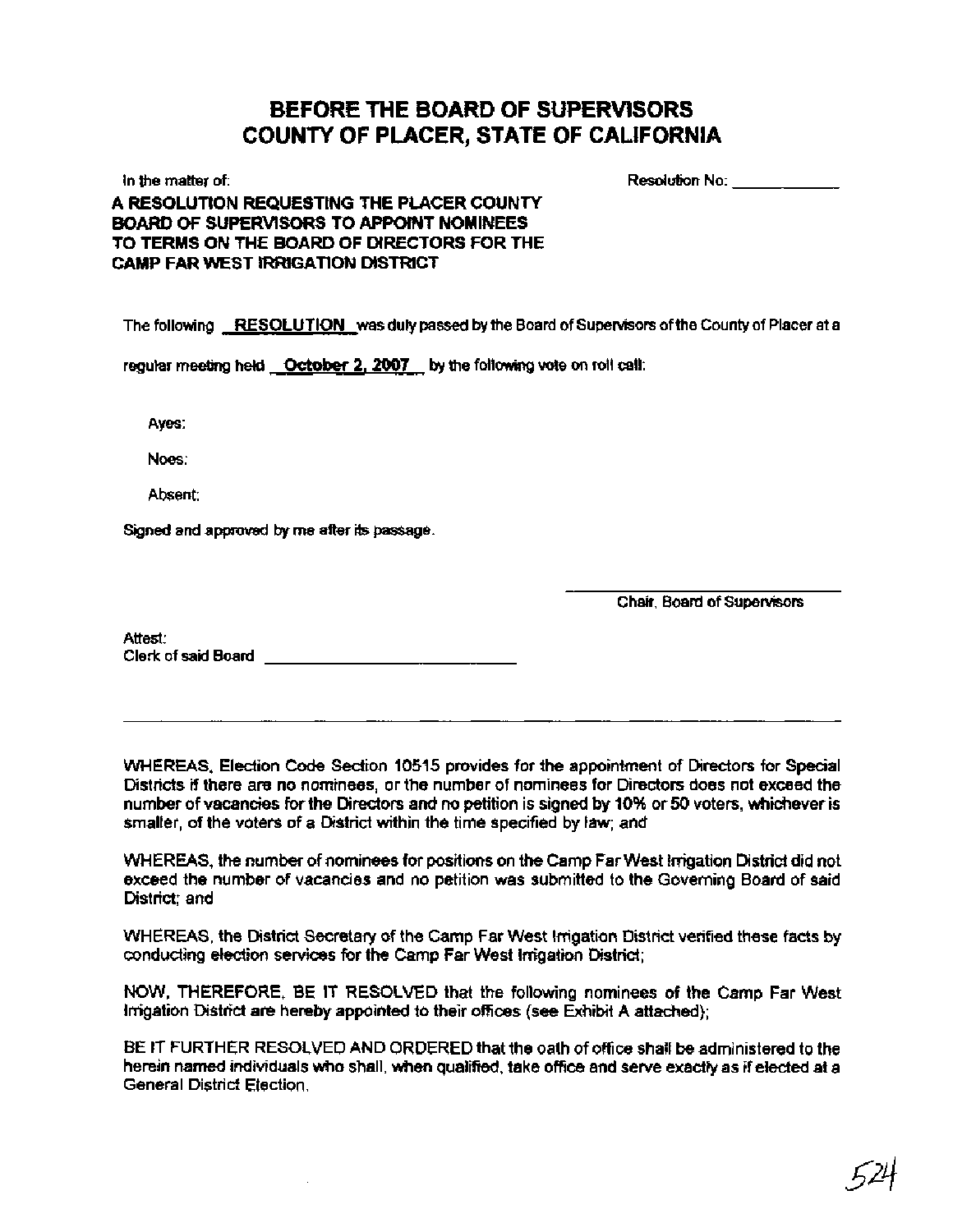Resolution No.

### **EXHIBIT A**

 $\bar{\mathcal{A}}$ 

### **Camp Far West lmgation District**

**Division** 2 Julia B. Beaman Division 3 A. William Vineyard

Full Term

Full Term

Page 1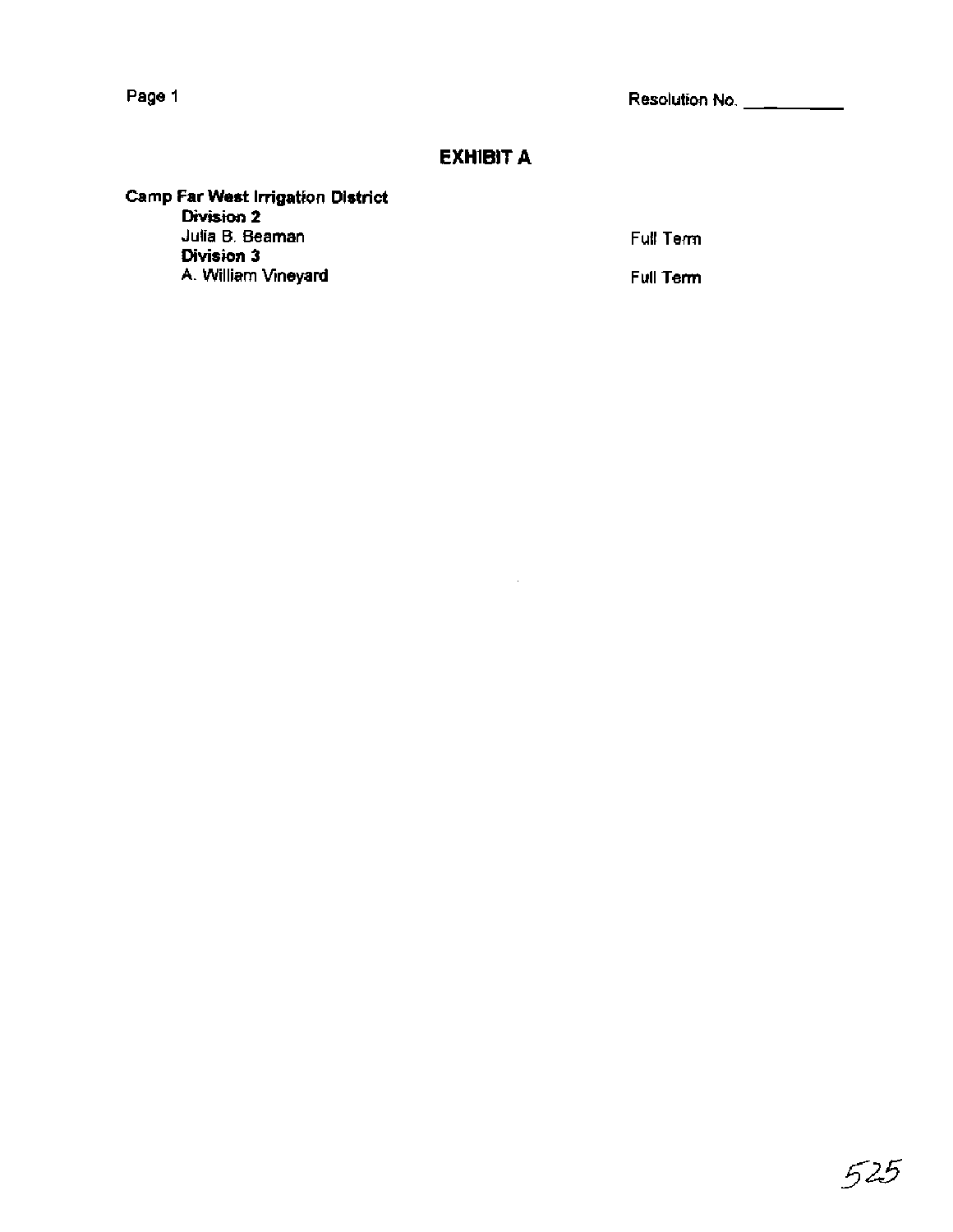# **CERTIFICATE OF APPOINTMENT BY BOARD OF SUPERVISORS OF GOVERNING BOARD MEMBER**

STATE OF CALIFORNIA }

) **ss.** 

County of Placer  $\}$ 

I, Chairman, Board of Supervisors, of Placer County, do hereby certify that at a regular session of said Board of Supervisors **held** on the **2"d** day of Odober, 2007, A. William Vineyard was duly appointed to the office of Director for the Camp Far West Irrigation **District, Division** 3, for **the** tern of 4 years as it appears in the minutes of said **session** of the Board of Supervisors.

**Chaimn of the Board of Supenrisors of Placer County** 

\*\*\*\*\*\*\*\*\*\*\*\*\*\*\*\*\*\*\*\*\*\*

### **OATH OF OFFICE**

STATE OF CALIFORNIA } ) **ss.**  County of Placer

1, A. William Vineyard, do solemnly swear (or affirm) that I will support and defend the Constitution of the United States and the Constitution of the State of California, against all enemies, foreign and domestic; that I will bear true faith and allegiance to the Constitution of the United States and the Constitution of the State of California; that I take this obligation freely, without any mental reservation or purpose of evasion, and that I **will** well and faithfully discharge the duties upon which I am about to enter.

**Signature of appointee** 

Subscribed and sworn to before me on *, <b>1990* **,**  *20* ... *, 20* 

**Signature of person administering oath** 

Title